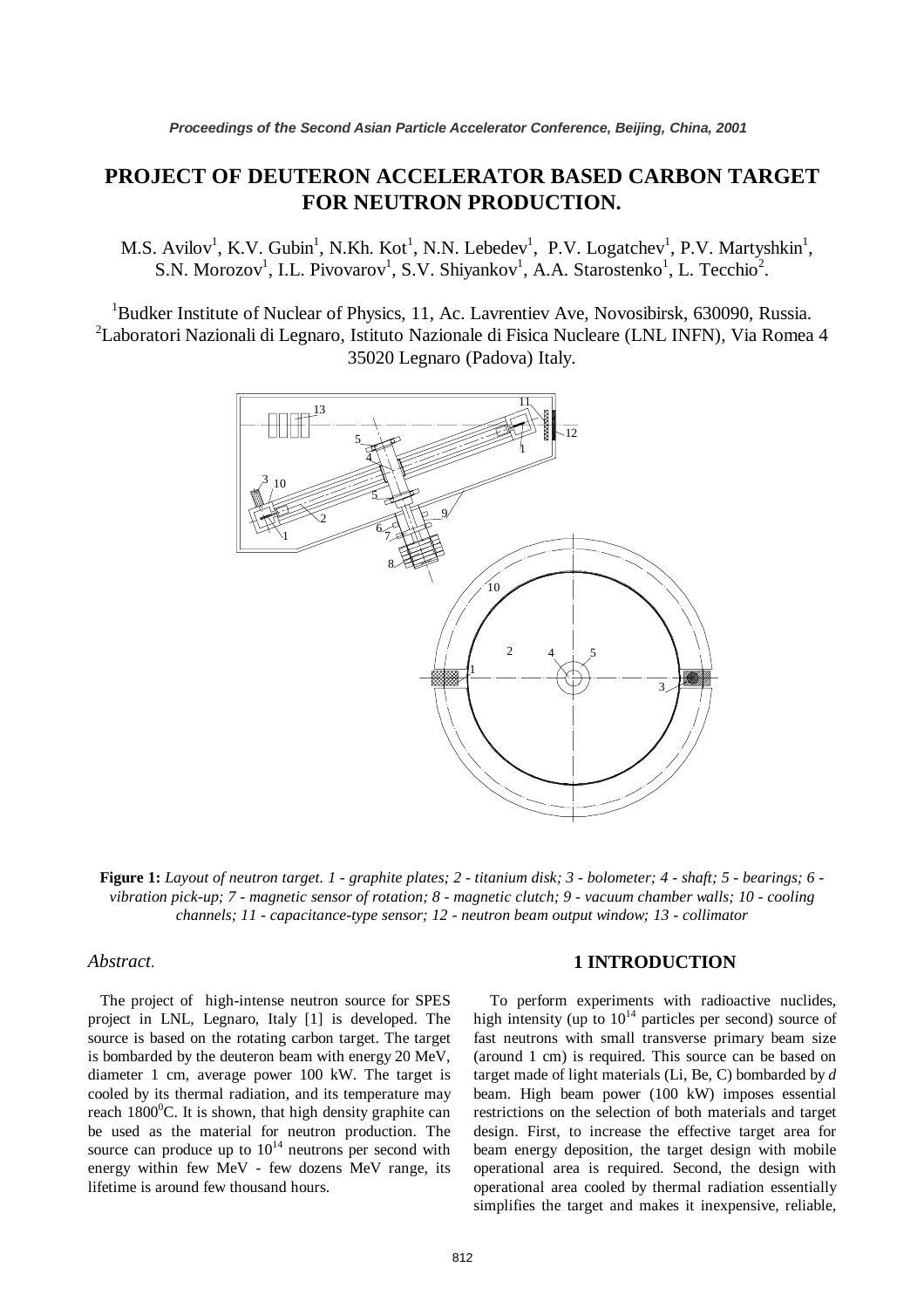and safety. High density graphite seems to be the most suitable material for this type of target. At the deuteron energy 10 - 20 MeV the main channel of neutron production is the strip reaction. Spectral and angular distribution of neutrons can be evaluated by the model proposed by R. Serber [2]. Results of these evaluations, taking into account the deceleration of deuterons in thick graphite full-stop target [3,4] are well matched with experimental data for various deuteron energies [5]. This suggests that it is possible to obtain up to  $10^{14}$  neutrons per second in the deuteron beam direction within the angle 40 -  $50^0$ , when the thick graphite target is bombarded by deuteron beam with 20 MeV energy and 5 mA mean current. Maximum of energy spectrum is located near 6-7 MeV, its width (FWHM) is around 10 MeV.

## **2 TARGET DESIGN**

 The proposed design of neutron target represents (Fig.1) the ring assembled of graphite plates 3 cm in width and 2 mm in thickness. Plates are set on the titanium disk 60 cm in diameter and 1 cm in thickness.



**Figure 2:** *Temperature distribution over the section of graphite target in <sup>0</sup> C for the graphite length 64 mm and disk thickness 1 cm* 

The disk is set on the shaft 5 cm in diameter and rotated with frequency 50 Hz. Input of rotation into vacuum volume is carried out by magnetic clutch. In order to increase the operational area, deuteron beam hits the graphite plate to the angle  $20^0$ . The cooling of vacuum chamber walls are carried out by water, circulating inside cooling channels that are rigidly attached to the chamber and performed as two semicircles. Operational (beam) and diagnostic (bolometer) areas are placed in semicircles' gaps. Collimator, that also acts as deuteron beam position monitor, is placed before the target. A window for neutron beam output is located behind the operational area. Graphite plate, that is positioned opposite to the window, serves as an indicator of target damages, and, at the same time, protects the vacuum chamber from the deuteron beam. For target control and

protection, sensor of rotation and vibration pick-up are provided as well as flow meters and manometers in the hydraulic system.

## **3 TARGET THERMAL AND MECHANICAL OPERATIONAL CONDITIONS**

 Numeric simulation was performed in order to define target thermal operational conditions and to estimate thermo-mechanical stress in its most strained elements. Following this simulation, the non-steady-state equation was solved, taking into account heat radiation from target surface. It is important to note, that non-steadystate task solution is necessary not only for steady-state solution gain, but also for determination of thermomechanical stress appeared in target elements during the target heating-up, since in this process the stress reaches its maximum.





 Computation of temperature fields in graphite area of the target was performed for the heat flux from graphite to titanium, taking into account the measured heat resistance of graphite mount. Fig. 2 shows the result of the computation for one of the given target designs.

 To calculate the stress field in the target, the equation of elasticity was solved taking into account the target